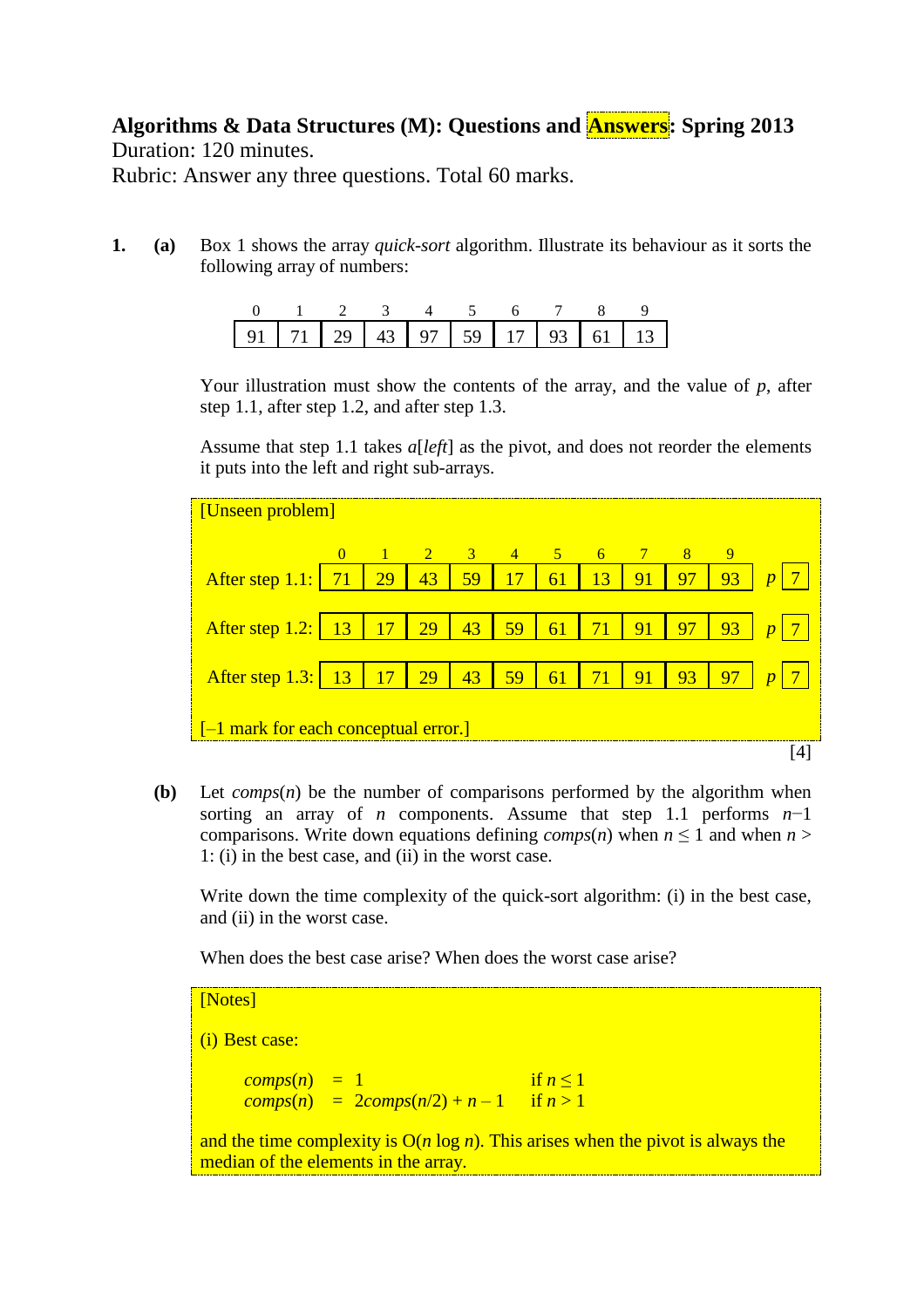$[1$  mark for equations + 1 mark for complexity + 0.5 mark for explanation]

(ii)Worst case:

 $comps(n) = 1$  if  $n \leq 1$  $comps(n) = comps(n-1) + n-1$  if  $n > 1$ 

and the time complexity is  $O(n^2)$ . This arises when the pivot is always the least or greatest of the elements in the array, i.e., when the array is already sorted!

 $[1$  mark for equations + 1 mark for complexity + 0.5 mark for explanation]

- [5]
- **(c)** Write down the array *merge-sort* algorithm. Assume that an array merging algorithm is already available.

## [Notes]

To sort *a*[*left*…*right*]:

- 1. If  $left < right;$ 
	- 1.1. Set  $m = (left + right)/2$ .
	- 1.2. Sort *a*[*left*…*m*].
	- 1.3. Sort *a*[*m*+1…*right*].
	- 1.4. Merge *a*[*left*…*m*] and *a*[*m*+1…*right*] into an auxiliary array *b*.
	- 1.5. Copy *b* into *a*[*left*…*right*].
- 2. Terminate.

[-1 mark for each conceptual error.]

[5]

**(d)** Compare the quick-sort and merge-sort algorithms in terms of their time and space complexity. Which is better in terms of time complexity? Which is better in terms of space complexity?

#### [Notes]

Merge-sort's time complexity is guaranteed O(*n* log *n*), so it is faster than quicksort for some inputs.

[3 marks]

Merge-sort's space complexity is  $O(n)$ , since it needs an auxiliary array. Quicksort's space complexity is  $O(\log n)$  in the best case and  $O(n)$  in the worst case, since it only requires extra space for recursion. So merge-sort takes more space for some inputs.

[3 marks]

[6] *[total 20]*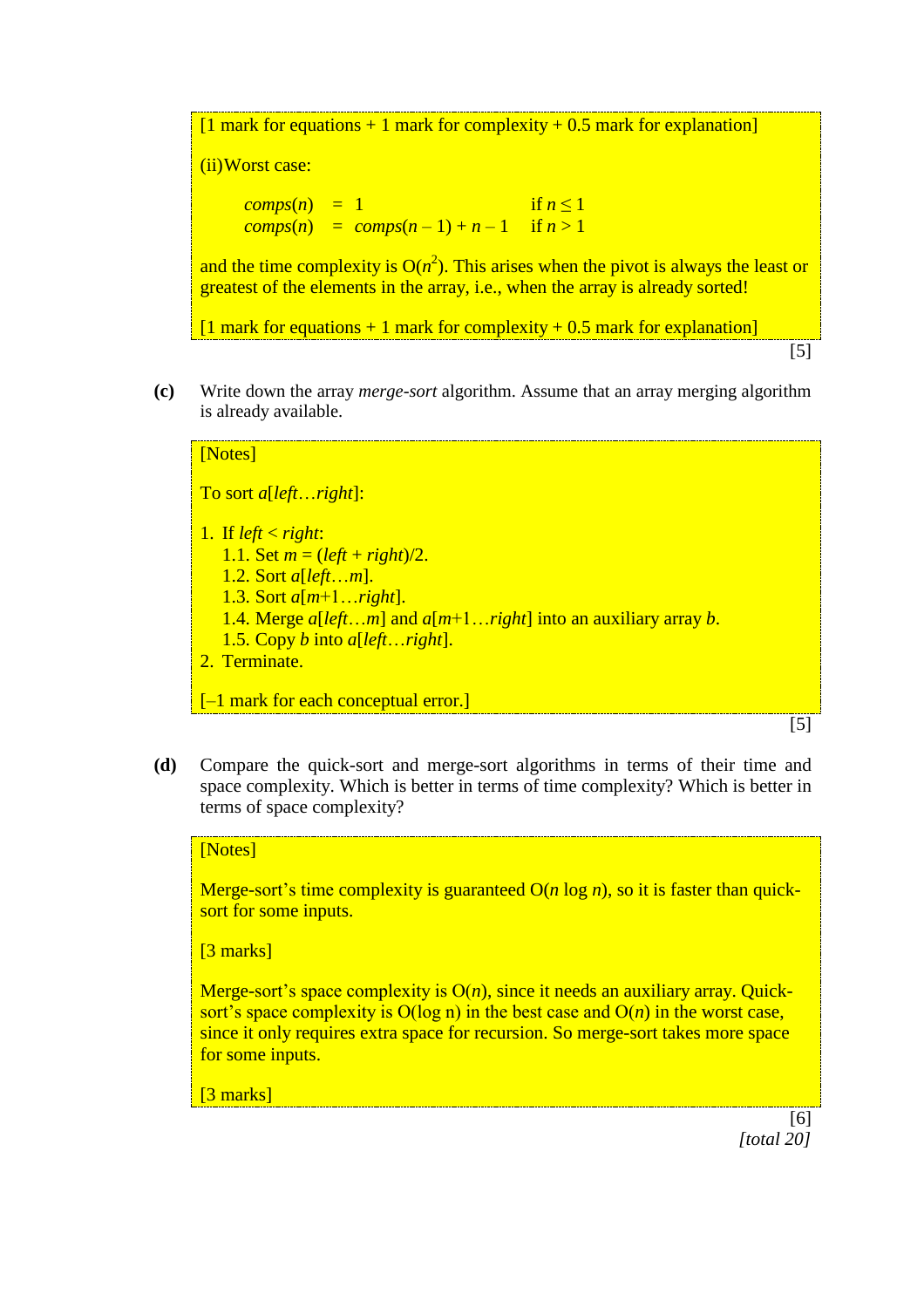To sort *a*[*left*…*right*]:

1. If  $left < right;$ 1.1. Partition *a*[*left*…*right*] such that  $a[left...p-1]$  are all less than or equal to  $a[p]$ , and  $a[p+1...right]$  are all greater than or equal to  $a[p]$ . 1.2. Sort *a*[*left*…*p*–1]. 1.3. Sort *a*[*p*+1…*right*]. 2. Terminate.

**Box 1** The array quick-sort algorithm.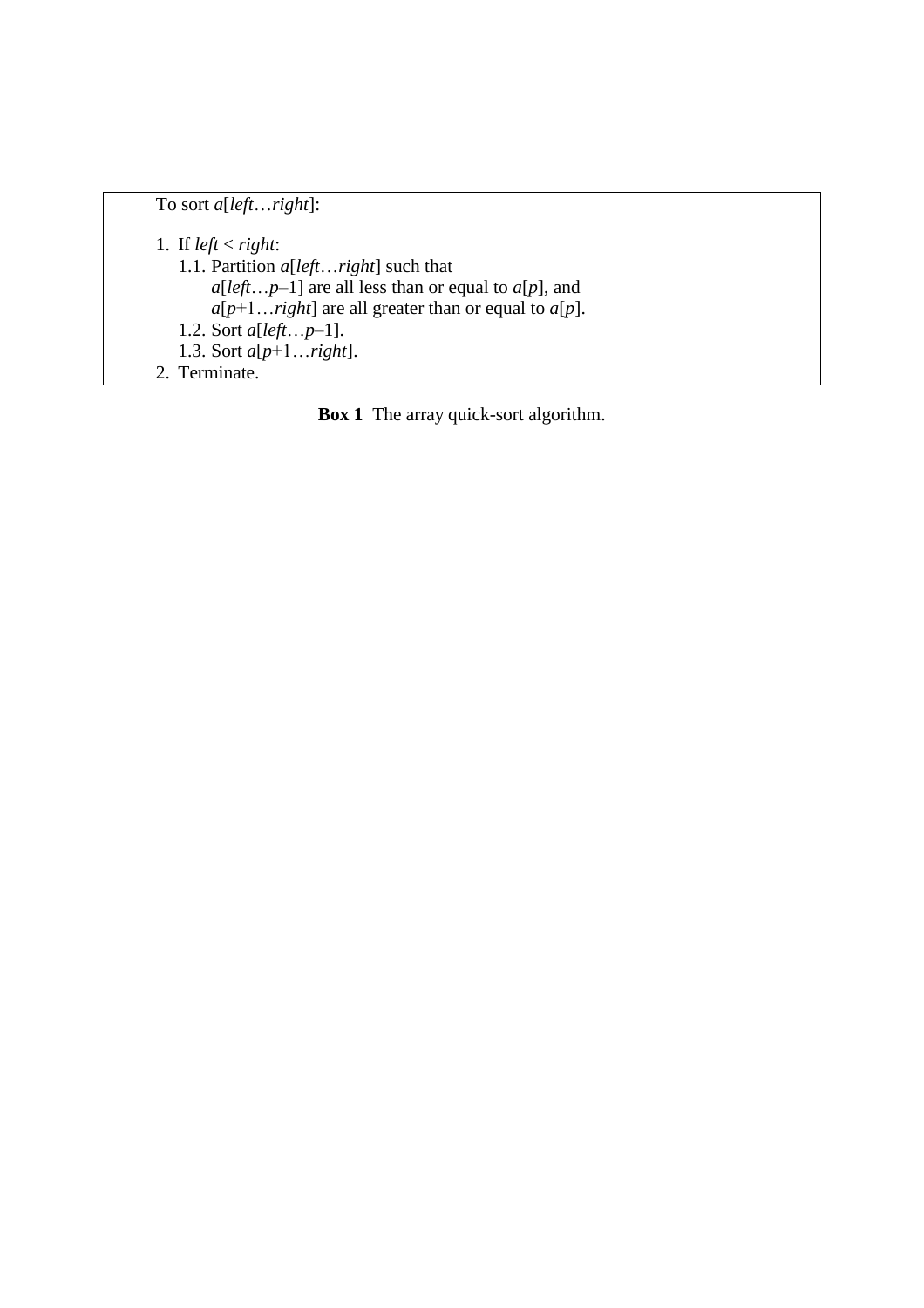- **2. (a)** You are given the following requirements for a *stack* abstract data type:
	- (1) It must be possible to make a stack empty.
	- (2) It must be possible to push a given element on to a stack.
	- (3) It must be possible to pop the topmost element from a stack.
	- (4) It must be possible to determine the depth of a stack.

Write a contract for a *homogeneous* stack abstract data type. Express your contract in the form of a Java generic interface, with a comment specifying the expected behaviour of each method.

# [Notes] public interface Stack<E> { // A Stack<E> object represents a homogeneous stack with elements of  $//$  type  $E.$ public void clear (); // Make this stack empty. public void push (E x); // Add element  $x$  to the top of this stack. public E pop (); // Remove and return the topmost element of this stack. public int depth (); // Return the number of elements in this stack. }  $[1$  mark for class declaration  $+1$  mark for each method declaration and comment.]

### [5]

**(b)** Briefly describe a possible representation for a stack.

### [Notes]

For a bounded stack (depth ≤ *cap*), use a variable *depth* and an array *elems* of length *cap*. Store the elements in *elems*[0…*depth*−1], with the topmost element in *elems*[*depth*−1].

Alternative answer:

For an unbounded stack, use a singly-linked list together with a variable *depth*. Store one element in each node, with the topmost element in the first node.

[3 marks for any sensible answer, -1 mark for unclear explanation.]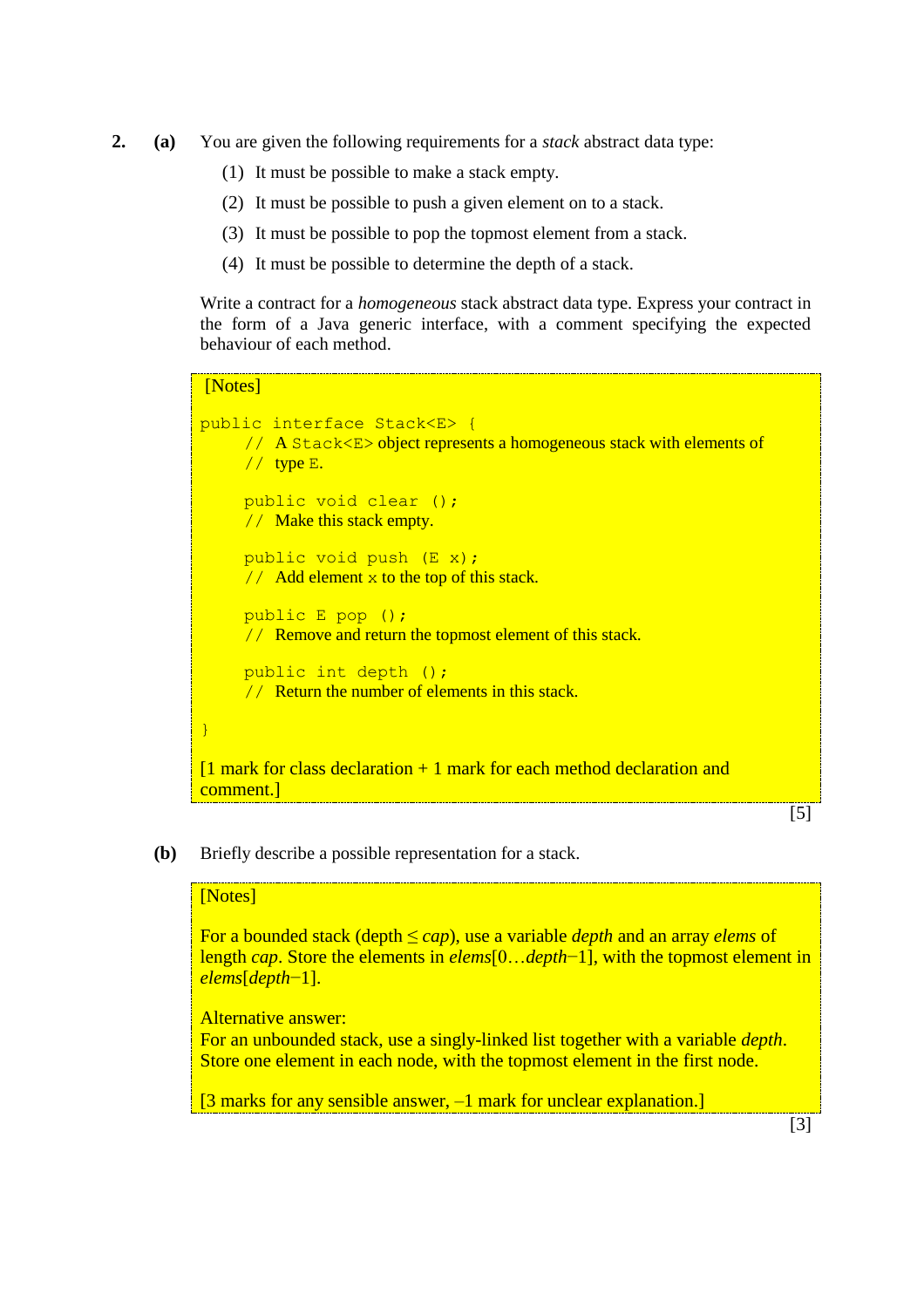**(c)** A *stack machine* has instructions that push integers on to a stack and pop integers off the stack. A typical stack machine has instructions such as those summarised in Box 2A.

A stack machine makes it easy to evaluate complicated expressions. Any integer expression can be translated to stack machine code. After the code is executed, the stack will contain a single integer, which is the result of evaluating the expression. For example:

| Expression           | Stack machine code                                      | Expected result |  |  |
|----------------------|---------------------------------------------------------|-----------------|--|--|
| $4 + (5 \times 6)$   | LOAD 4; LOAD 5; LOAD 6;<br>MULT; ADD                    | $+34$           |  |  |
| $2-(3\times4)+5$     | $LOAD$ 2; $LOAD$ 3; $LOAD$ 4;<br>MULT; SUB; LOAD 5; ADD | -5              |  |  |
| $(2-3) \times 4 + 5$ | LOAD 2; LOAD 3; SUB; LOAD 4;<br>MULT; LOAD 5; ADD       | $+1$            |  |  |

Draw diagrams showing the contents of the stack after executing each instruction in the stack machine code "LOAD 4; LOAD 5; LOAD 6; MULT; ADD". Assume your stack representation of part (b).

| [Unseen problem]                                   |  |          |                |                |                |  |                     |                 |                                  |
|----------------------------------------------------|--|----------|----------------|----------------|----------------|--|---------------------|-----------------|----------------------------------|
| Assuming the array representation with $cap = 8$ : |  |          |                |                |                |  |                     |                 |                                  |
|                                                    |  | $\Omega$ | $\blacksquare$ | $\overline{2}$ | $\overline{3}$ |  | $4 \quad 5 \quad 6$ | $7\phantom{.0}$ |                                  |
| After LOAD 4: elems 4                              |  |          |                |                |                |  |                     |                 | $\left  \text{depth} \right  1$  |
| After LOAD 5: elems 4                              |  |          | $\overline{5}$ |                |                |  |                     |                 | $\left  \frac{depth}{2} \right $ |
| After LOAD 6: $elements \mid 4$                    |  |          | $\overline{5}$ | $\overline{6}$ |                |  |                     |                 | $depth$ 3                        |
| After MULT: elems 4                                |  |          | $-30$          |                |                |  |                     |                 | $\left  \frac{depth}{2} \right $ |
| After ADD: elems 34                                |  |          |                |                |                |  |                     |                 | $\left  \frac{depth}{1} \right $ |
| $[-1$ mark for each conceptual error.]             |  |          |                |                |                |  |                     |                 |                                  |
|                                                    |  |          |                |                |                |  |                     |                 | [4]                              |

**(d)** Assume that the stack-machine instructions are represented by the Java class of Box 2B.

In terms of your stack contract of part (a), implement the following method:

**static int** execute (Instruction[] instrs); // Execute the stack-machine code instrs, and return the result.

[Unseen problem]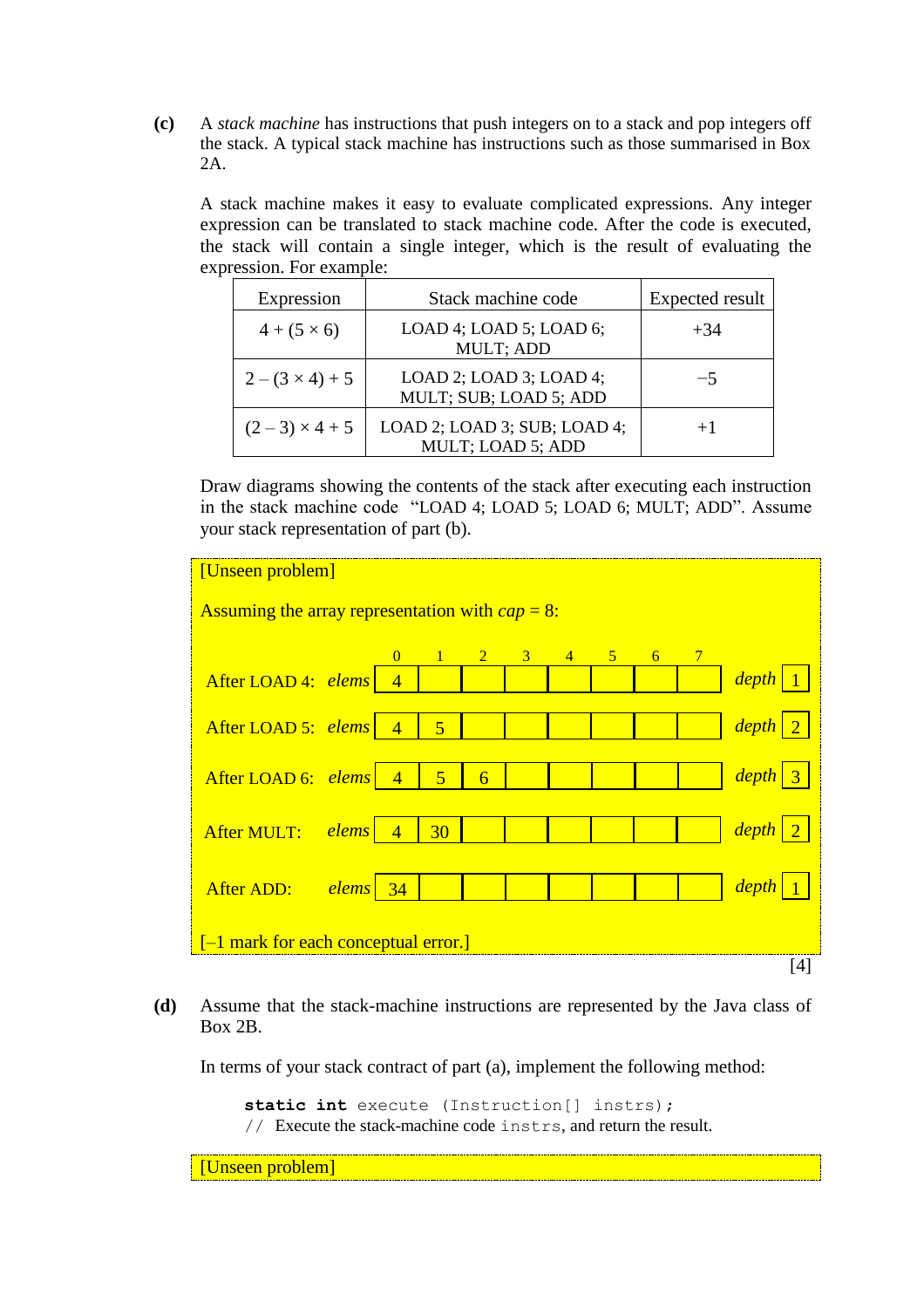```
static int execute (Instruction[] instrs) {
    Stack<Integer> s = new ArrayStack<Integer>();
    for (Instruction instr : instrs) {
         switch (instr.opcode) {
             case LOAD: { s.push(instr.operand);
                           break; }
              case ADD: { int right = s.pop();
                           int left = s.pop();
                           s.push(left + right);
                          break; }
             case SUB: { int right = s.pop();
                           int left = s.pop();
                           s.push(left - right);
                           break; }
             case MULT: { int right = s.pop();
                           int left = s.pop();
                           s.push(left * right);
                           break; }
    }
    return s.pop();
}
-1 mark for each conceptual error, or -2 marks if severe.]
```

```
[8]
[total 20]
```

| <b>Instruction</b> | <b>Effect</b>                                                                                                                               |
|--------------------|---------------------------------------------------------------------------------------------------------------------------------------------|
| $LOAD$ i           | Push the integer $i$ on to the stack.                                                                                                       |
| <b>ADD</b>         | Pop two integers off the stack, add them, and push the result back on to the<br>stack.                                                      |
| <b>SUB</b>         | Pop two integers off the stack, subtract the topmost integer from the second-<br>topmost integer, and push the result back on to the stack. |
| <b>MULT</b>        | Pop two integers off the stack, multiply them, and push the result back on to<br>the stack.                                                 |

**Box 2A** Summary of stack machine instructions.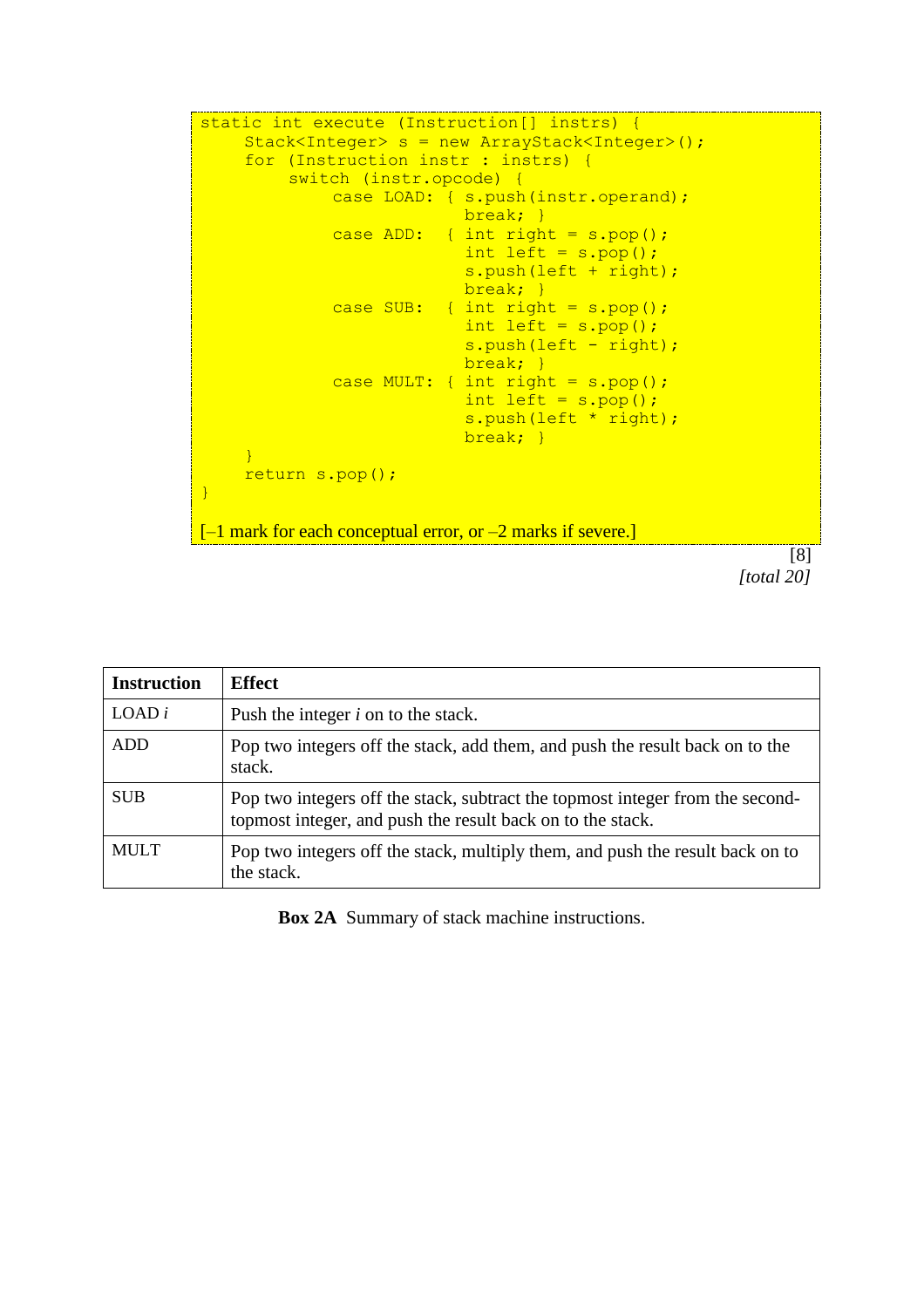```
public class Instruction {
     // Each Instruction object represents a stack machine instruction.
    public byte opcode; // LOAD, ADD, SUB, or MULT
    public int operand; // used only if opcode is LOAD
    public static final byte
         LOAD = 0, ADD = 1, SUB = 2, MULT = 3;
}
```
**Box 2B** Representation of stack machine instructions.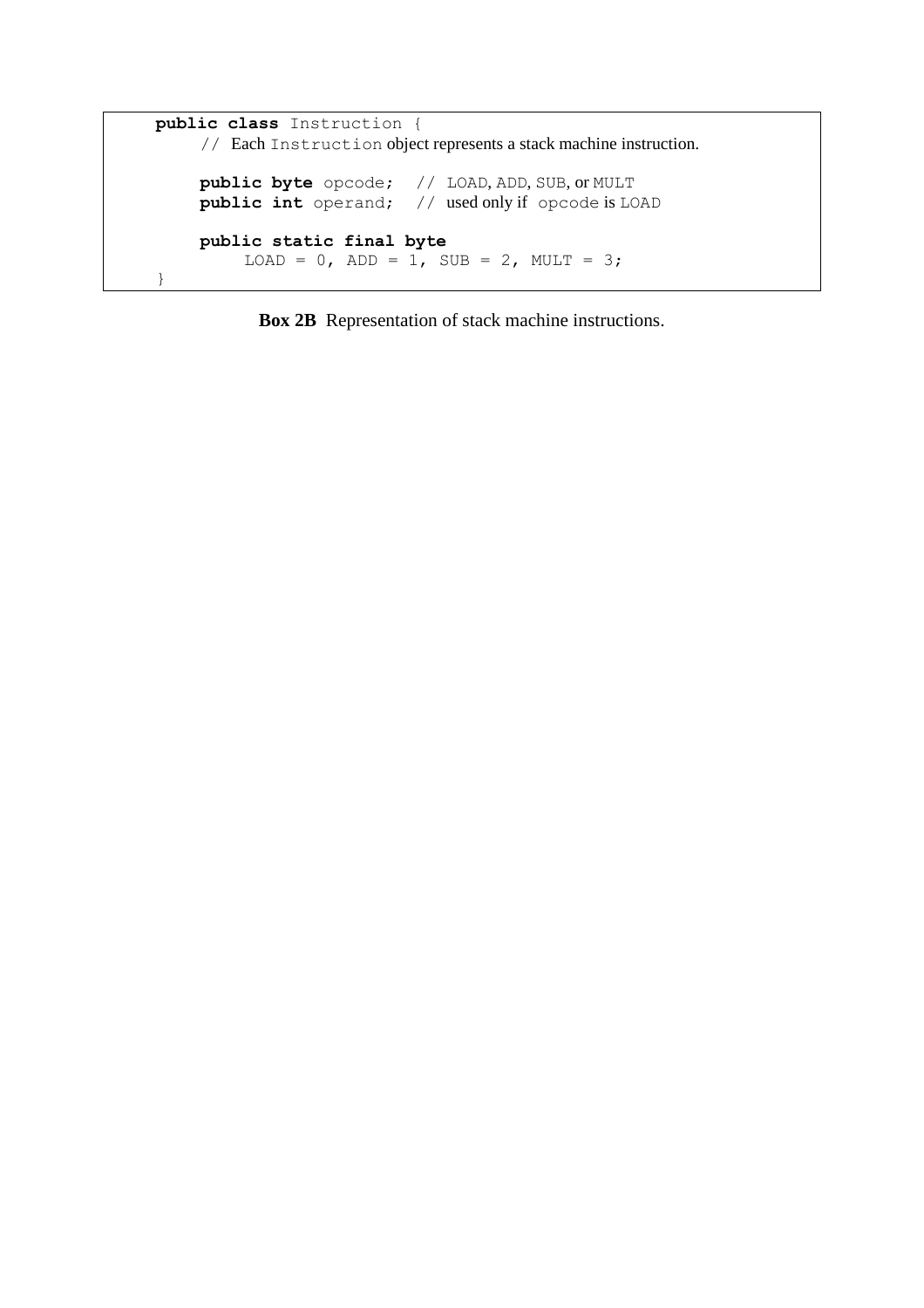**3. (a)** Box 3 shows a contract for a Map abstract data type.

Explain carefully what is meant by a *map*.

[Notes] A map is a collection of (key, value) entries, in no particular order, with no two entries having the same key. [2 marks for precise explanation.] [2]

- **(b)** Using the contract of Box 3, write application code to do the following:
	- (i) Declare a map that will be used to record employees' names and their pay. Assume that all employees will have different names.
	- (ii) Add an employee named Homer with pay \$20,000, and an employee named Monty with pay \$500,000.
	- (iii) Remove Homer.
	- (iii) Decrease the pay of the employee named Carl by \$1,000.
	- (v) Increase all employees' pay by 1%.

```
[Notes]
(i) Map<String,Integer> payroll;
(ii) payroll.put("Homer", 20000);
    payroll.put("Monty", 500000);
(iii) payroll.remove("Homer");
(iv) String empName = "Carl";
    int pay = payroll.get(empName);
    payroll.put(empName, pay-1000);
(v) for (String empName : payroll.keyset()) {
         int pay = payroll.get(empName));
         payroll.put(empName, (int) pay*1.01);
    }
[1 mark for each of (i)-(iv) + 2 marks for (v).]
```
[6]

**(c)** Explain how a map could be represented by a binary-search-tree (BST). Briefly explain how each of the operations of Box 3 would be implemented.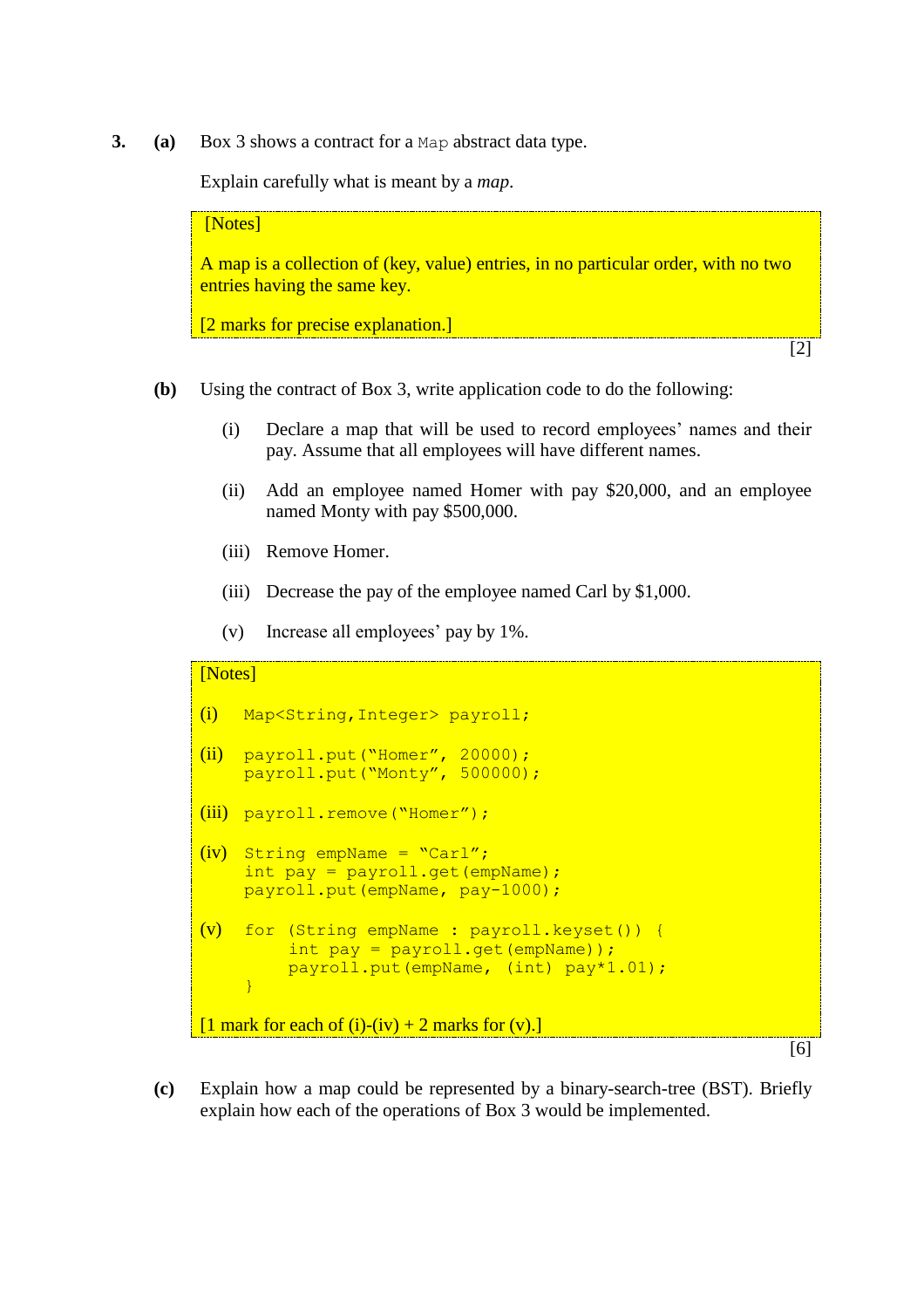(*Note:* If an operation is implemented by a standard BST algorithm, simply name the algorithm.)

#### [Notes]

Represent the map by a BST in which each node contains a key and the corresponding value. The BST is sorted by key (i.e., lesser keys go in the left subtree and greater keys in the right subtree).

Implement the clear operation by setting the BST header to null.

Implement the put operation by the BST insertion algorithm, modified to replace the value if a node containing key  $k$  is found.

Implement the remove operation by the BST deletion algorithm.

Implement the get operation by the BST search algorithm.

Implement the keyset operation by simply returning a reference to the BST. (This assumes that sets are represented in the same way as maps.)

 $[2$  marks for data structure + 1 mark for each non-trivial algorithm.]

[6]

**(d)** Suppose that we start with an empty map, represented by a BST. Then we add ("Homer", 20000), then add ("Monty", 500000), then add ("Carl", 100000), then add ("Lenny", 25000), then remove "Homer". Show the contents of the BST after each operation.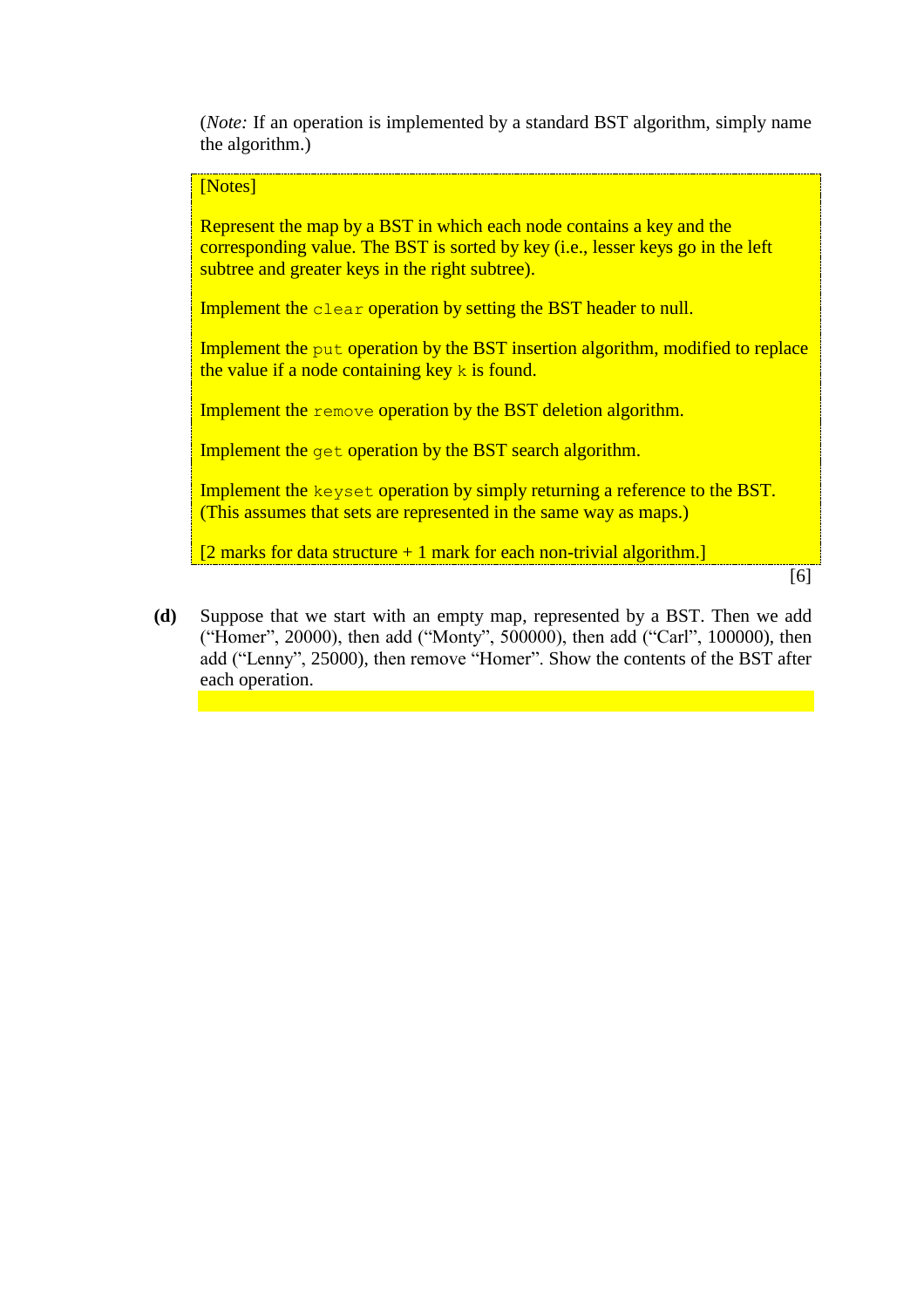

*[total 20]*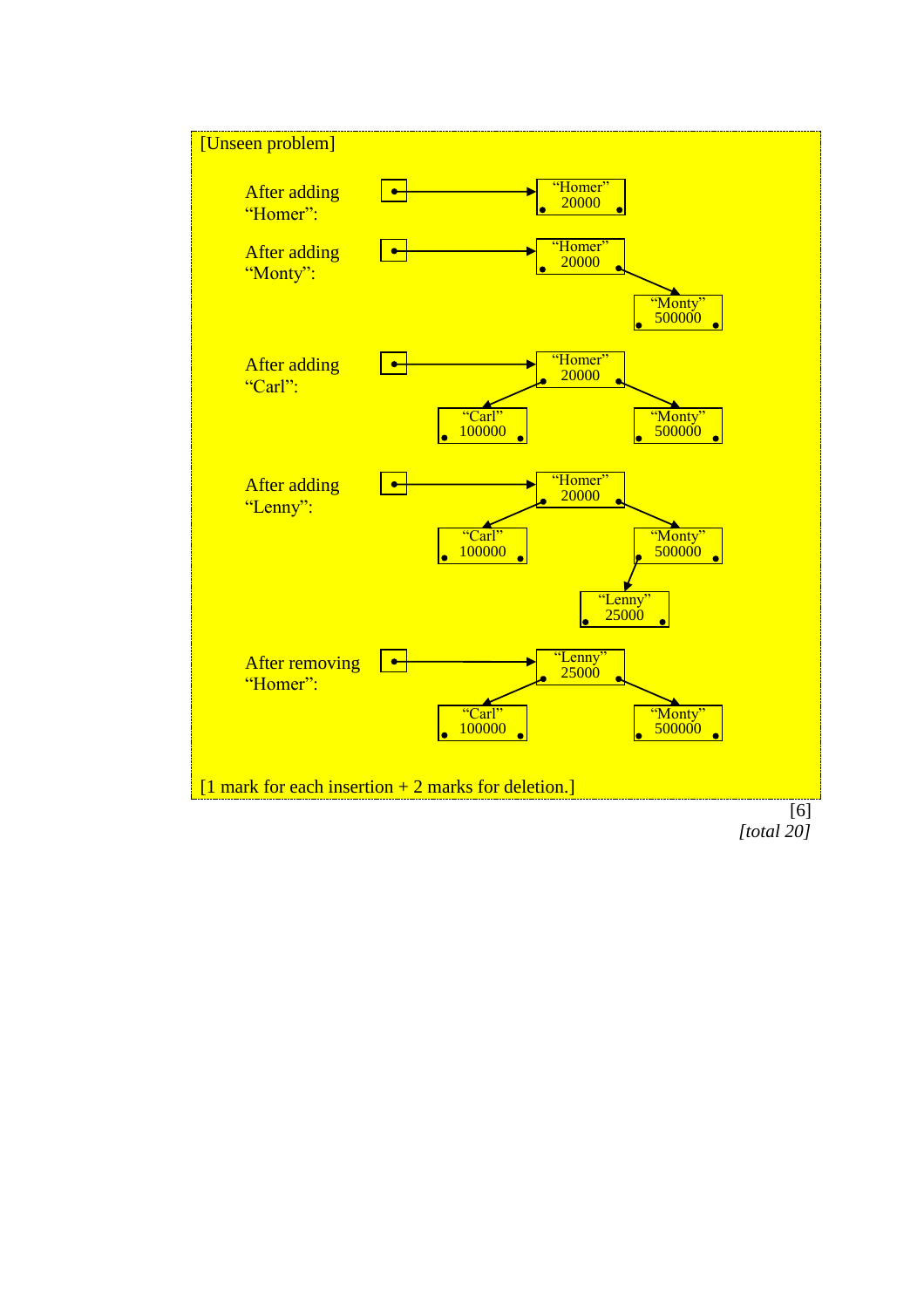```
public class Map<K,V> {
     // A Map<K,V> object represents a homogeneous map with keys of type K and 
     // values of type V.
     public void clear ();
     // Make this map empty.
     public void put (K k, V v);
     // Add an entry to this map with key k and value v, replacing any existing entry
     // with key k.
     public void remove (K k);
     // Remove the entry with key k from this map, if any.
     public V get (K k);
     // Return the value from the entry with key k in this map, or null if there is no 
     // such entry.
     public Set<K> keyset ();
     // Return the set of all keys in this map.
}
```
**Box 3** A Map contract.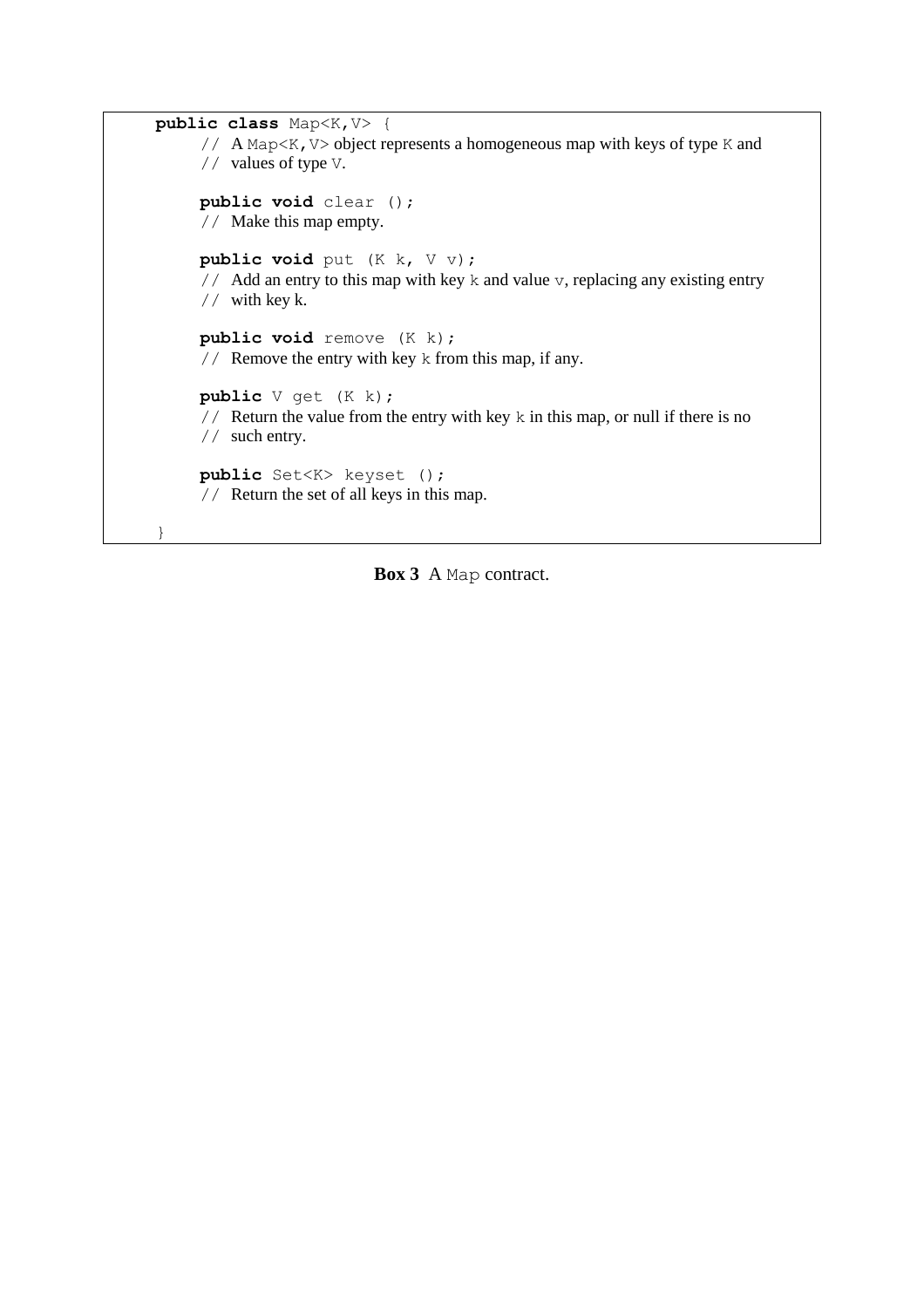**4. (a)** Define the terms *graph*, *undirected graph*, *directed graph*, and *edge attribute*.

Box 4 shows a computer network. Characterise this computer network using the terms you have defined.

Give two further examples of graph applications: (i) an undirected graph whose edge attributes are distances, and (ii) a directed graph whose edge attributes are flow rates.

# [Notes]

A graph is a collection of vertices connected by edges. An undirected graph is one in which each edge can be followed in either direction. A directed graph is one in which each edge can be followed only in a specified direction. An edge attribute is a piece of information associated with each edge.

The computer network of Box 4 is an undirected graph with no edge attributes.

Example (i): a transportation network.

Example (ii): a pipeline network.

 $[4$  marks for precise definitions + 1 mark for accurate network characterisation + 2 marks for sensible examples.]

[7]

**(b)** Suppose that a message is to be sent through the computer network of Box 4, from A to G. It is possible that some computers are down at the time. The message must be sent through as few computers as possible, but must not be sent through a computer that is down.

What is the shortest route for the message: (i) when no computers are down; (ii) when computers B and D are down; (iii) when computers B, D, and F are down?

[Unseen problem]

- (i) Shortest route is «A, D, G».
- (ii) Shortest route is  $\ll A$ , C, F, G $\gg$
- (iii) There is no route.

[1 mark for each part.]

[3]

**(c)** Name a general graph algorithm that can be adapted to solve this problem. Write down the adapted algorithm.

You may assume that any computer can be asked whether it is up or down. You may also assume that both A and G are up.